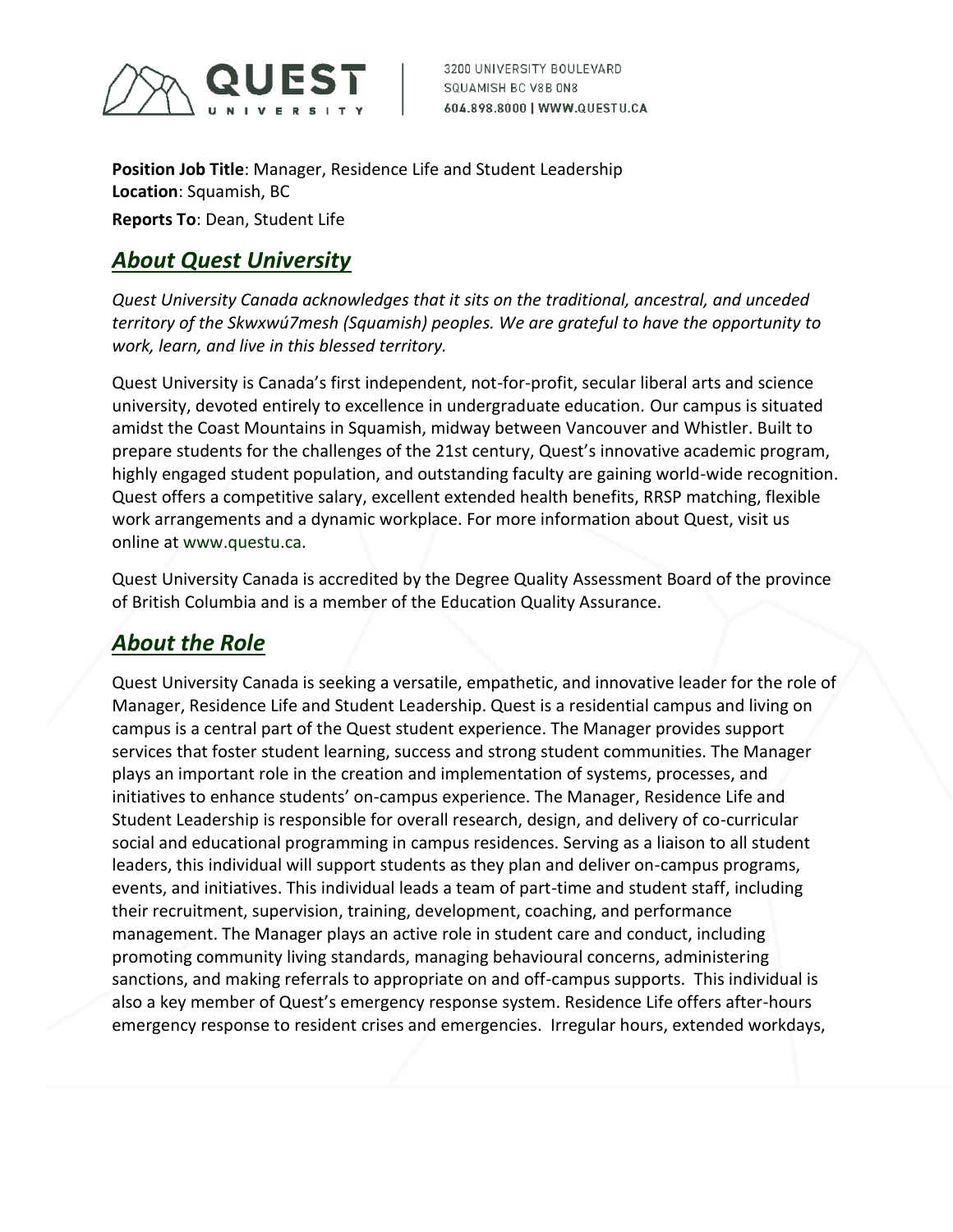and attendance at evening and weekend meetings, programs, functions are often required.

## *Knowledge, Skills and Abilities*

- Knowledge of young adult and community development.
- Knowledge of and commitment to the [mission, vision, and values](https://questu.ca/about/mission/) of Quest
- Ability and commitment to serving the needs of a diverse student population, including skill in collaborating with stakeholders to remove barriers faced by equity deserving groups.
- Knowledge of current best practices and legal requirements in higher education.
- Excellent interpersonal, written, presentation, and oral communication skills, delivered in a manner appropriate to the audience**.**
- Ability to work as a team leader and in the development of effective working relationships with a wide range of students, faculty, and staff.
- Ability to supervise and coach professional, para-professional, and student staff.
- Knowledge and ability in researching, designing, delivering, and assessing social, educational, and recreational programming.
- Knowledge and understanding of relevant privacy guidelines, the ability to communicate difficult/sensitive information, and skill in meeting confidentiality requirements.
- Ability to respond effectively and efficiently in high-stress, crisis, and emergency situations.
- Ability to analyze data, synthesize complex information, and derive appropriate recommendations.
- Ability to identify, develop, implement, and evaluate innovative programming and practices.
- Ability to establish priorities, organize, schedule, and solve problems.

### *Qualifications*

- Bachelor's degree in Education, Social Sciences, or other related field;
- 5-7 years of recent related experience, or equivalent combination of formal education and relevant work experience;
- Experience working alongside and actively advancing equity for traditionally minoritized students;
- Experience in conflict mediation and case management;
- Experience in program and event coordination or management, including risk mitigation;
- Experience working in education, preferably in Higher Education;
- Experience designing, delivering, and assessing education and training;
- Experience supervising and coaching a team;
- Experience with setting priorities and achieving departmental goals and objectives in a fast-paced environment;